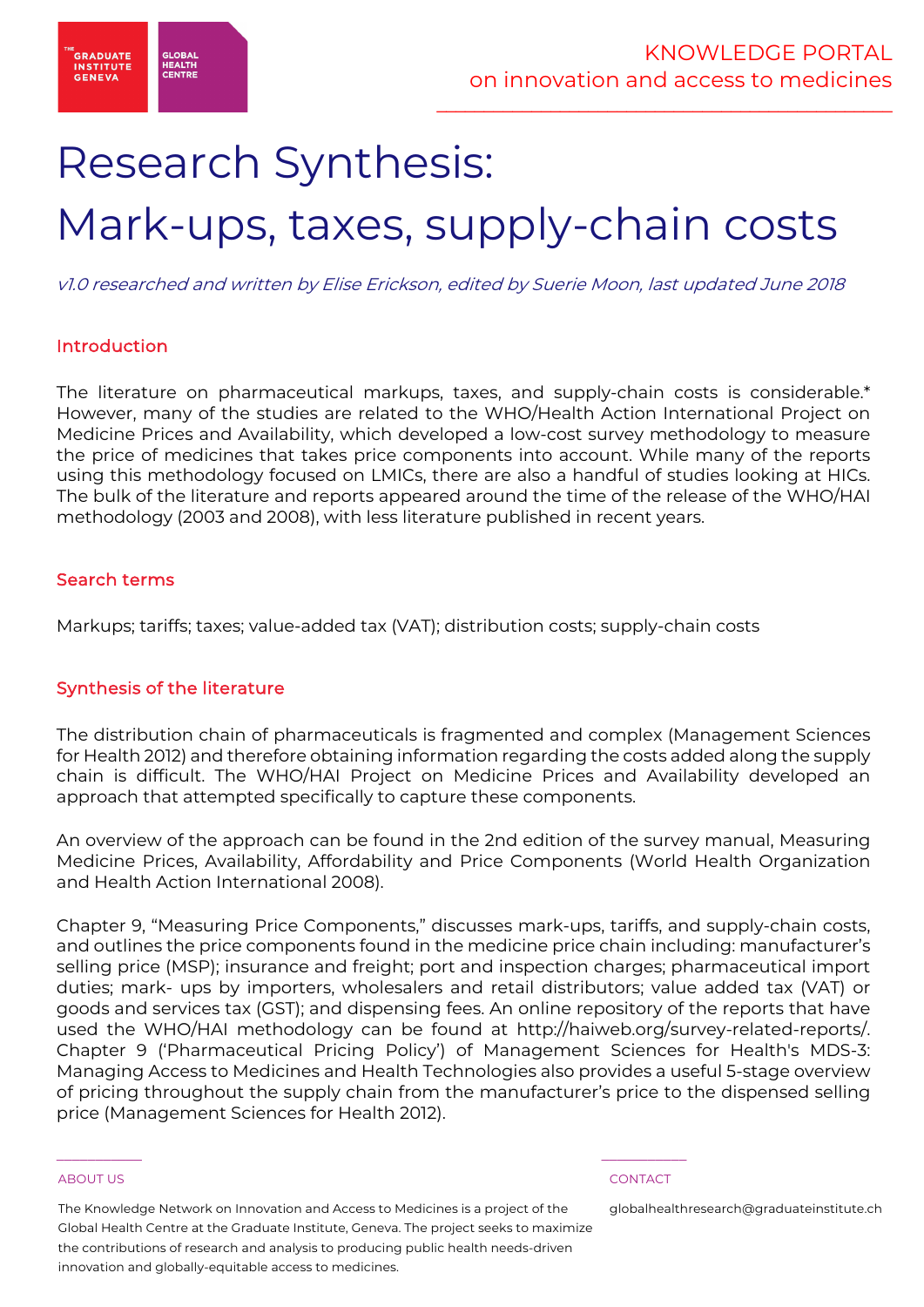

Papers examining these price components reveal that there can be excessive markups along the pharmaceutical chain, and that various types of taxes and duties have been applied to pharmaceuticals (Ewen and Dey 2006), which have been referred to as "hidden costs" that can contribute to higher prices (Levison and Laing 2003). The four main topics of discussion include:

1. Mark-ups: Ball (2011) provides a thorough review of the literature on the regulation of pharmaceutical distribution mark-ups in LMICs, and finds wide-ranging cumulative mark-ups between 17-84% in the public sector, and 11-6,894% in the private sector in LMICs, and wholesale mark-ups between 2-21% and retail mark-ups between 4-50% in OECD countries. Ball concludes that there is little evidence regarding mark-up regulation in LMICs, there is no dependable information on the effect of mark-up regulation alone on prices, and that markup regulation can help to control expenditure only when part of a comprehensive plan. The review includes several useful appendices: Appendix 2: Distribution markups applied to pharmaceuticals in OECD countries; Appendix 3: Potential strategies in regulation distribution markups; Appendix 4: Summary of data on wholesale and retail markups in LMICs identified in the literature. A policy brief based on the review provides a useful overview.

Other studies focus on single countries. For instance, Babar et al. (2007) evaluated medicine prices, availability and affordability in Malaysia and found high markups applied by dispensing doctors (up to 50-76% for innovator brand drugs, and up to 316% for generics); and by retail pharmacies (25-38% for innovator brands, and 100-140% for generics). Ball and Tisocki (2008) found retailer markups of generics in the Philippines to range from 5-355%, and distributor markups ranging from 18-117%. In an analysis of 36 developing and middle-income countries, Cameron et al. found the range of private sector wholesale markups to be between 2- 380%, and retail markups between 10-552%. A mapping of the distribution chain in EU Member States found that there exist significant variations between countries with regards to the type and degree of distribution margin regulation, and type and use of wholesale and pharmacy margins (P. Kanavos, Schurer, and Vogler 2011).

2. Taxes/VAT: Studies have also identified various taxes and duties on pharmaceuticals in LMICs. These types of taxes have been called "a tax on the sick" (Cameron et al. 2009). Ball and Tisocki (2008), for example, found that VAT (12% at the time in the Philippines) can have a significant impact on the price of medicines, especially when markups are based on a price that includes VAT. While VAT tends to be lower (even 0%) in EU countries, a study of nine European countries found that those that still applied VAT ultimately had higher medicines prices, even with comparatively lower wholesale prices (Martikainen, Kivi, and Linnosmaa 2005).

3. Tariffs/duties: While they may be a small proportion of a medicine's total price, Olcay and Laing have argued that tariffs can significantly increase the price paid by consumers since many markups are based on the base price, which includes tariffs (Olcay and Laing 2005). Although tariffs can impact prices in this way, it has been suggested that other factors including the manufacturer's price, VAT and markups are likely to have a larger impact (Olcay and Laing 2005). Nevertheless, tariffs are often described as targeting the sick, and therefore their removal is thought to increase access (Bate, Tren, and Urbach 2006), without adverse effects on the economy (Olcay and Laing 2005).

### ABOUT US CONTACT AND RESERVE THE RELEASE OF THE RELEASE OF THE RELEASE OF THE RELEASE OF THE RELEASE OF THE RELEASE OF THE RELEASE OF THE RELEASE OF THE RELEASE OF THE RELEASE OF THE RELEASE OF THE RELEASE OF THE RELEASE O

The Knowledge Network on Innovation and Access to Medicines is a project of the Global Health Centre at the Graduate Institute, Geneva. The project seeks to maximize the contributions of research and analysis to producing public health needs-driven innovation and globally-equitable access to medicines.

 $\frac{1}{2}$  , and the set of the set of the set of the set of the set of the set of the set of the set of the set of the set of the set of the set of the set of the set of the set of the set of the set of the set of the set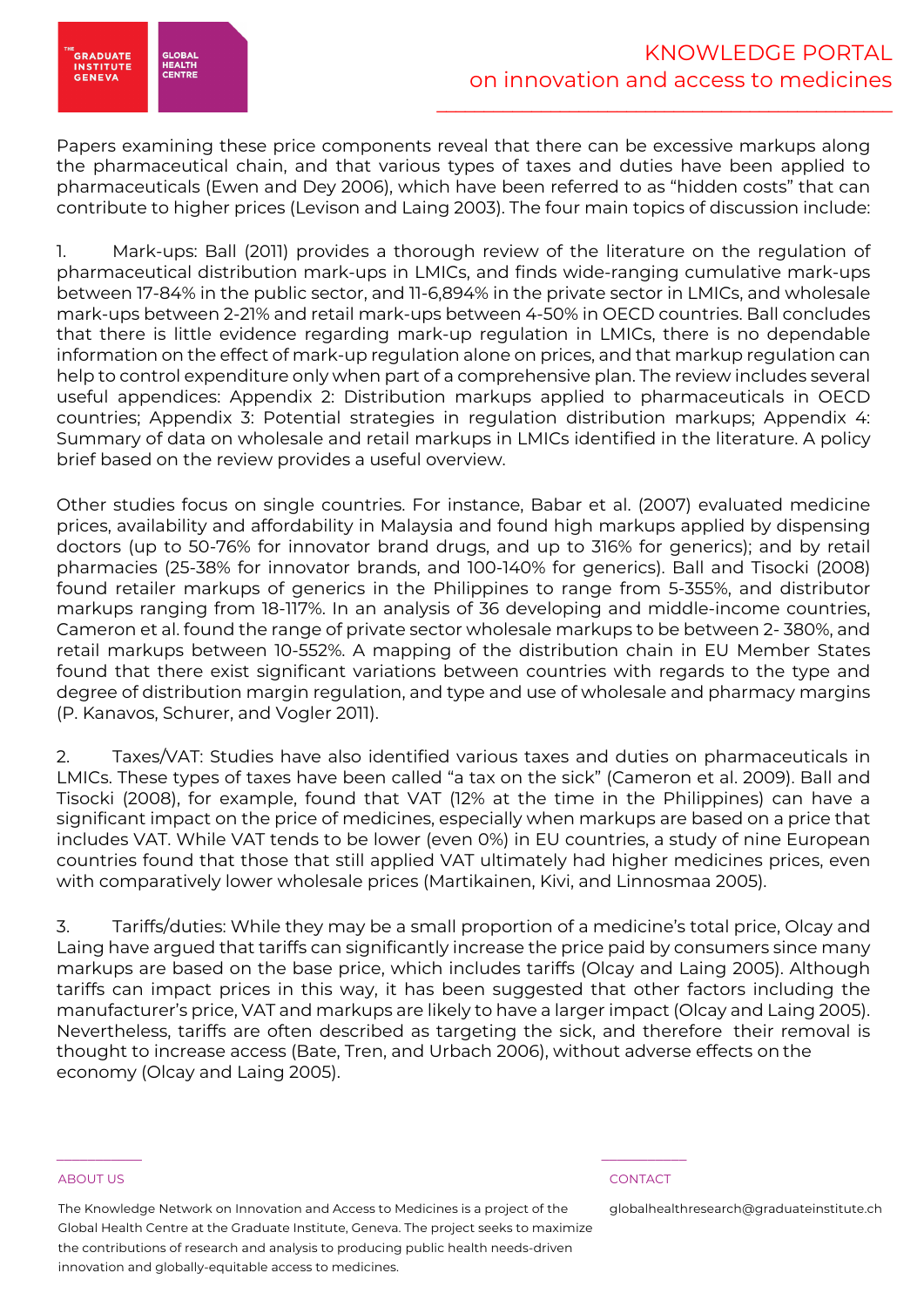

4. Role of manufacturer's selling price (MSP): Part of the discussion in this issue area is what price component ultimately has the potential to contribute most to the price of a medicine. In an analysis of 36 developing countries, Cameron et al. (2009) found that although in some countries taxes or markups can add considerably to the cost of a medicine, in other countries the MSP mattered more. Similarly, Ball and Tisocki (2008) found wide-ranging markups in the Philippines, but highlighted that the MSP is the most important component (that is, a low-priced drug can still be affordable with markups). Studies examining HICd also found that the distribution chain and taxes had an impact on medicine prices (P. G. Kanavos and Vandoros 2011), but that the impact varied according to the different policies in place, and the ex-factory price level (P. Kanavos, Schurer, and Vogler 2011). On the other side of the discussion, others challenged the assumption that the MSP matters most, and stress the need to understand local markets, margins, and markups that can be just as important in contributing to the high price of a medicine in LICs (Russo and McPake 2010).

To improve medicine affordability, the following policies relevant to mark-ups, taxes, and supply chain costs have been recommended:

• Removal of value added tax (VAT) for essential medicines (Ball and Tisocki 2008; Ewen and Dey 2006)

Use of regressive mark-ups (to incentivize dispensing of cheaper generics) (Ball and Tisocki 2008). Maximum percentage mark-ups can actually incentivize selling higher-priced medicines that yield a higher return, and therefore should be avoided (Cameron et al. 2009)

Removal of taxes, import tariffs/ duties on medicines (Bate, Tren, and Urbach 2006; Management Sciences for Health 2012;Olcay and Laing 2005)

# Research gaps

• More data and analysis from different countries on the impact of increases or decreases of taxes, mark-ups, and other costs that accrue through the supply chain on the final price of a medicine

• Additional research to determine what level of mark-ups can support a viable supply chain while maximizing affordability

# Cited papers with abstracts

Babar, Zaheer Ud Din, Mohamed Izham Mohamed Ibrahim, Harpal Singh, Nadeem Irfan Bukahri, and Andrew Creese. 2007. "Evaluating Drug Prices, Availability, Affordability, and Price Components: Implications for Access to Drugs in Malaysia." PLOS Medicine 4 (3): e82. https://doi.org/10.1371/journal.pmed.0040082.

Abstract: Background: Malaysia's stable health care system is facing challenges with increasing medicine costs. To investigate these issues a survey was carried out to evaluate medicine prices, availability, affordability, and the structure of price components.

### ABOUT US CONTACT AND RESERVE THE RELEASE OF THE RELEASE OF THE RELEASE OF THE RELEASE OF THE RELEASE OF THE RELEASE OF THE RELEASE OF THE RELEASE OF THE RELEASE OF THE RELEASE OF THE RELEASE OF THE RELEASE OF THE RELEASE O

The Knowledge Network on Innovation and Access to Medicines is a project of the Global Health Centre at the Graduate Institute, Geneva. The project seeks to maximize the contributions of research and analysis to producing public health needs-driven innovation and globally-equitable access to medicines.

 $\frac{1}{2}$  , and the set of the set of the set of the set of the set of the set of the set of the set of the set of the set of the set of the set of the set of the set of the set of the set of the set of the set of the set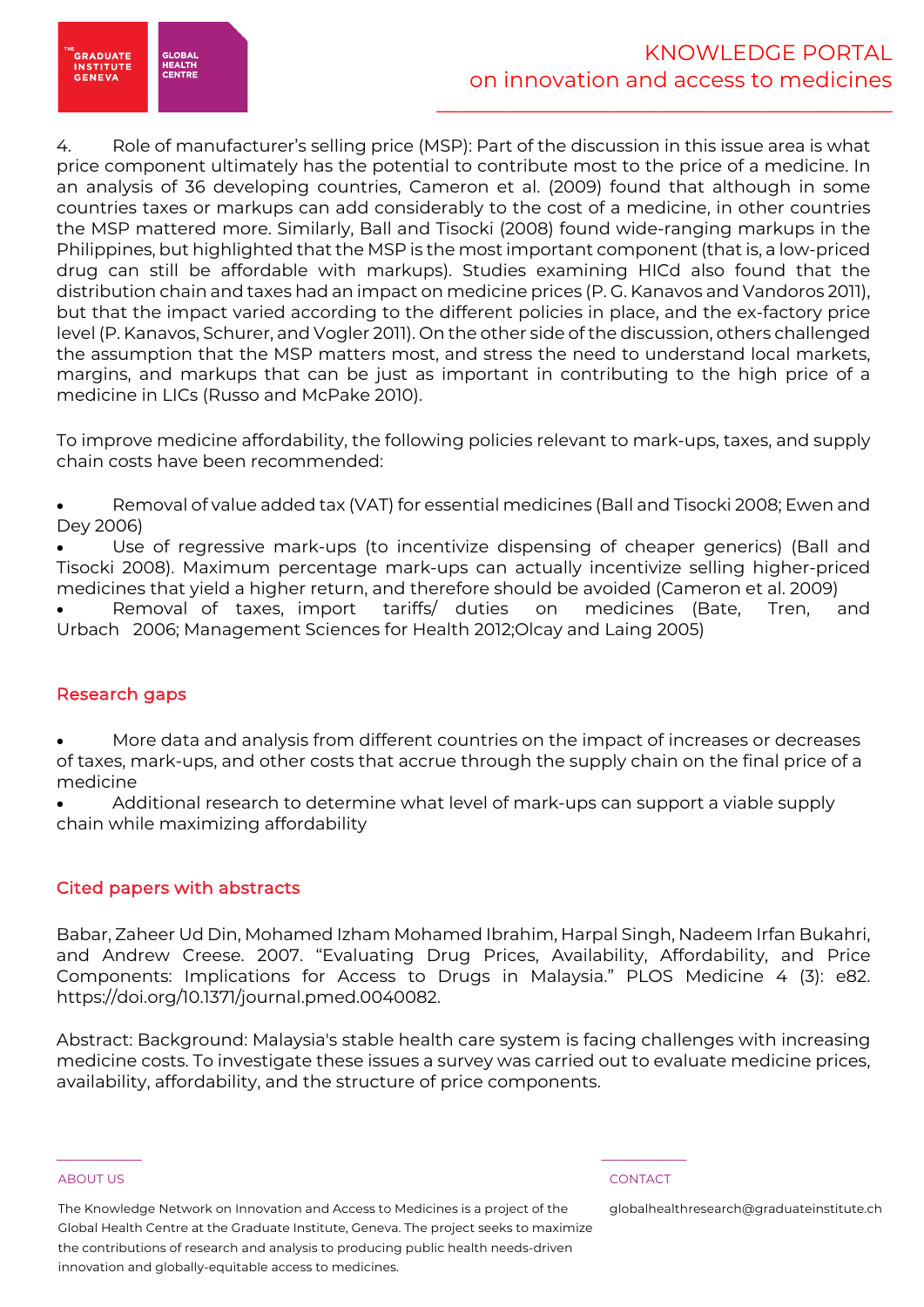.<br>GRADUATE<br>INSTITUTE **HEALTH**<br>CENTR **GENEVA** 

Methods and Findings: The methodology developed by the World Health Organization (WHO) and Health Action International (HAI) was used. Price and availability data for 48 medicines was collected from 20 public sector facilities, 32 private sector retail pharmacies and 20 dispensing doctors in four geographical regions of West Malaysia. Medicine prices were compared with international reference prices (IRPs) to obtain a median price ratio. The daily wage of the lowest paid unskilled government worker was used to gauge the affordability of medicines. Price component data were collected throughout the supply chain, and markups, taxes, and other distribution costs were identified. In private pharmacies, innovator brand (IB) prices were 16 times higher than the IRPs, while generics were 6.6 times higher. In dispensing doctor clinics, the figures were 15 times higher for innovator brands and 7.5 for generics. Dispensing doctors applied high markups of 50%–76% for IBs, and up to 316% for generics. Retail pharmacy markups were also high—25%–38% and 100%–140% for IBs and generics, respectively. In the public sector, where medicines are free, availability was low even for medicines on the National Essential Drugs List. For a month's treatment for peptic ulcer disease and hypertension people have to pay about a week's wages in the private sector.

Conclusions: The free market by definition does not control medicine prices, necessitating price monitoring and control mechanisms. Markups for generic products are greater than for IBs. Reducing the base price without controlling markups may increase profits for retailers and dispensing doctors without reducing the price paid by end users. To increase access and affordability, promotion of generic medicines and improved availability of medicines in the public sector are required.

Link: http://journals.plos.org/plosmedicine/article?id=10.1371/journal.pmed.0040082

Ball, Douglas. 2011. "WHO/HAI Project on Medicine Pirces and Availability, Review Series on Pharmaceutical Pricing Policies and Interventions – Working Paper 3: The Regulation of Mark-Ups in the Pharmaceutical Supply Chain." World Health Organization and Health Action International. http://haiweb.org/wp-content/uploads/2015/07/Working-Paper-3-Regulation-of-Mark-ups.pdf.

Abstract: Not available

Link: http://haiweb.org/wp-content/uploads/2015/07/Working-Paper-3-Regulation-of-Markups.pdf

Ball, Douglas, and Klara Tisocki. 2008. "Medicines Price Components in the Philippines." Health Action International. haiweb.org/wp-content/uploads/2015/07/Philippines-Report-2008-Price-Components-Pricing-Surveys.pdf.

Abstract: Not available

Link:www.haiweb.org/wp-content/uploads/2015/07/Philippines-Report-2008-Price-Components- Pricing-Surveys.pdf

Bate, Roger, Richard Tren, and Jasson Urbach. 2006. "Still Taxed to Death: An Analysis of Taxes and Tariffs on Medicines, Vaccines and Medical Devices." Joint Center: AEI-Brookings Joint

## ABOUT US CONTACT AND RESERVE THE RELEASE OF THE RELEASE OF THE RELEASE OF THE RELEASE OF THE RELEASE OF THE RELEASE OF THE RELEASE OF THE RELEASE OF THE RELEASE OF THE RELEASE OF THE RELEASE OF THE RELEASE OF THE RELEASE O

The Knowledge Network on Innovation and Access to Medicines is a project of the Global Health Centre at the Graduate Institute, Geneva. The project seeks to maximize the contributions of research and analysis to producing public health needs-driven innovation and globally-equitable access to medicines.

 $\frac{1}{2}$  , and the set of the set of the set of the set of the set of the set of the set of the set of the set of the set of the set of the set of the set of the set of the set of the set of the set of the set of the set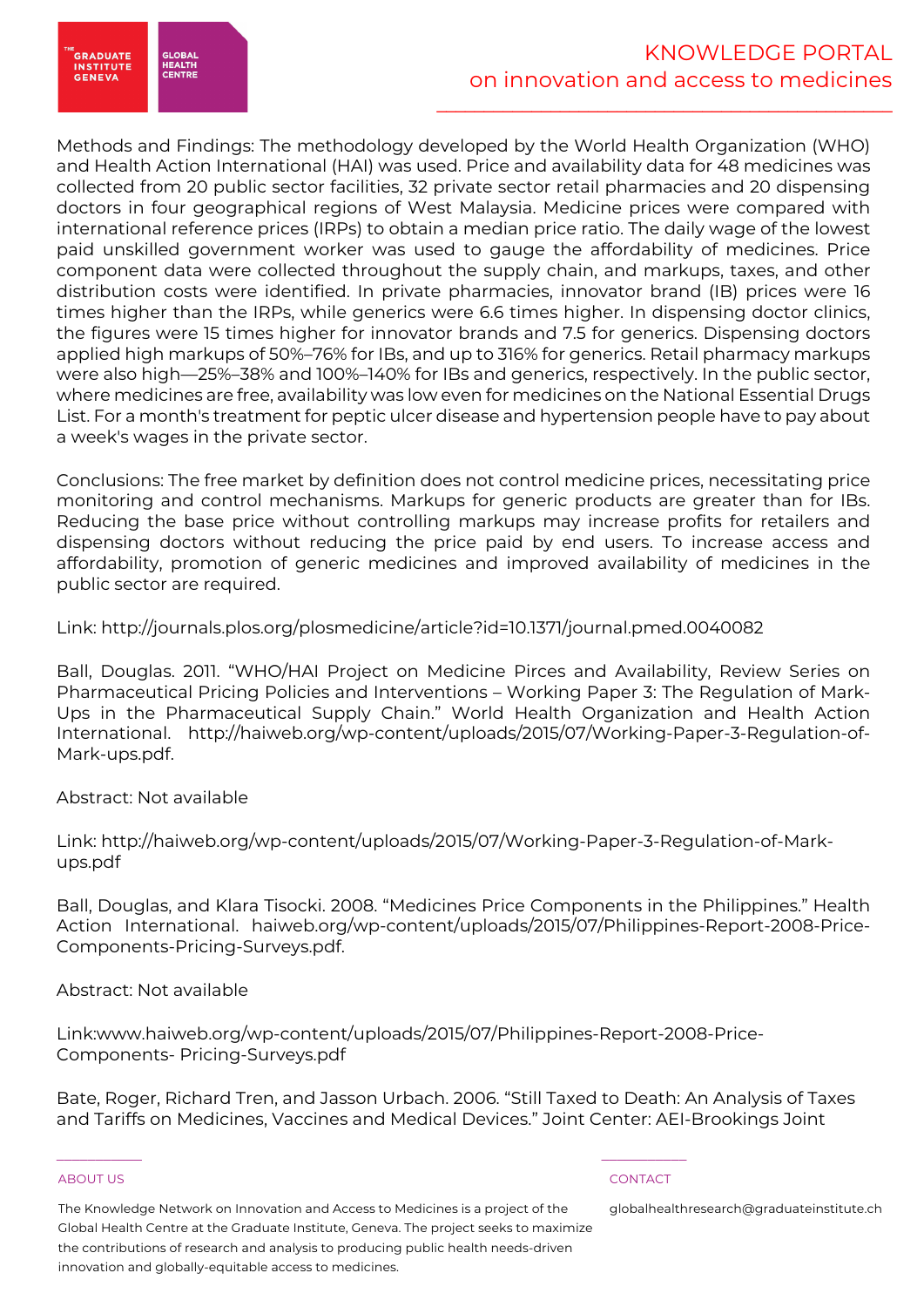

Center for Regulatory Studies.

https://www.researchgate.net/profile/Richard\_Tren/publication/46454258\_Still\_Taxed\_to\_Death \_An\_

Analysis\_of\_Taxes\_and\_Tariffs\_on\_Medicines\_Vaccines\_and\_Medical\_Devices/links/0a85e52dfd 80 5af9b0000000.pdf.

# Abstract: Not available

Link:https://www.researchgate.net/profile/Richard\_Tren/publication/46454258\_Still\_Taxed\_to\_ Death\_An\_Analysis\_of\_Taxes\_and\_Tariffs\_on\_Medicines\_Vaccines\_and\_Medical\_Devices/links/0 a85e52dfd80 5af9b0000000.pdf

Cameron, A., M. Ewen, D. Ross-Degnan, D. Ball, and R. Laing. 2009. "Medicine Prices, Availability, and Affordability in 36 Developing and Middle-Income Countries: A Secondary Analysis." The Lancet 373 (9659): 240–49. https://doi.org/10.1016/S0140-6736(08)61762-6.

Abstract: Not available

Link: http://www.thelancet.com/journals/lancet/article/PIIS0140-6736(08)61762-6/abstract

Ewen, Margaret, and Dalia Dey. 2006. "Medicines: Too Costly and Too Scarce - Briefing Paper." World Health Organization and Health Action International Project on Medicine Prices. http://www.haiweb.org/medicineprices/2005/PricingbriefingpaperFINAL.doc.

Abstract: Not available

Link: http://www.haiweb.org/medicineprices/2005/PricingbriefingpaperFINAL.doc

Kanavos, Panos G., and Sotiris Vandoros. 2011. "Determinants of Branded Prescription Medicine Prices in OECD Countries." Health Economics, Policy and Law 6 (3): 337–67. https://doi.org/10.1017/S1744133111000090.

Abstract: This paper investigates the determinants of the prices of branded prescription medicines across different regulatory settings and health care systems, taking into account their launch date, patent status, market dynamics and the regulatory context in which they diffuse. By using volume- weighted price indices, this paper analyzes price levels for a basket of prescription medicines and their differences in 15 OECD countries, including the United States and key European countries, the impact of distribution margins and generic entry on public prices and to what extent innovation, by means of introducing newer classes of medicines, contributes to price formation across countries. In doing so, the paper seeks to understand the factors that contribute to the existing differences in prices across countries, whether at an exfactory or a retail level. The evidence shows that retail prices for branded prescription medicines in the United States are higher than those in key European and other OECD countries, but not as high as widely thought. Large differences in prices are mainly observed at an ex-factory level, but these are not the prices that consumers and payers pay. Cross-country differences in retail prices are actually not as high as expected and, when controlling for exchange rates, these differences can be even smaller. Product age has a significant effect on prices in all settings after

### ABOUT US CONTACT AND RESERVE THE RELEASE OF THE RELEASE OF THE RELEASE OF THE RELEASE OF THE RELEASE OF THE RELEASE OF THE RELEASE OF THE RELEASE OF THE RELEASE OF THE RELEASE OF THE RELEASE OF THE RELEASE OF THE RELEASE O

The Knowledge Network on Innovation and Access to Medicines is a project of the Global Health Centre at the Graduate Institute, Geneva. The project seeks to maximize the contributions of research and analysis to producing public health needs-driven innovation and globally-equitable access to medicines.

 $\frac{1}{2}$  , and the set of the set of the set of the set of the set of the set of the set of the set of the set of the set of the set of the set of the set of the set of the set of the set of the set of the set of the set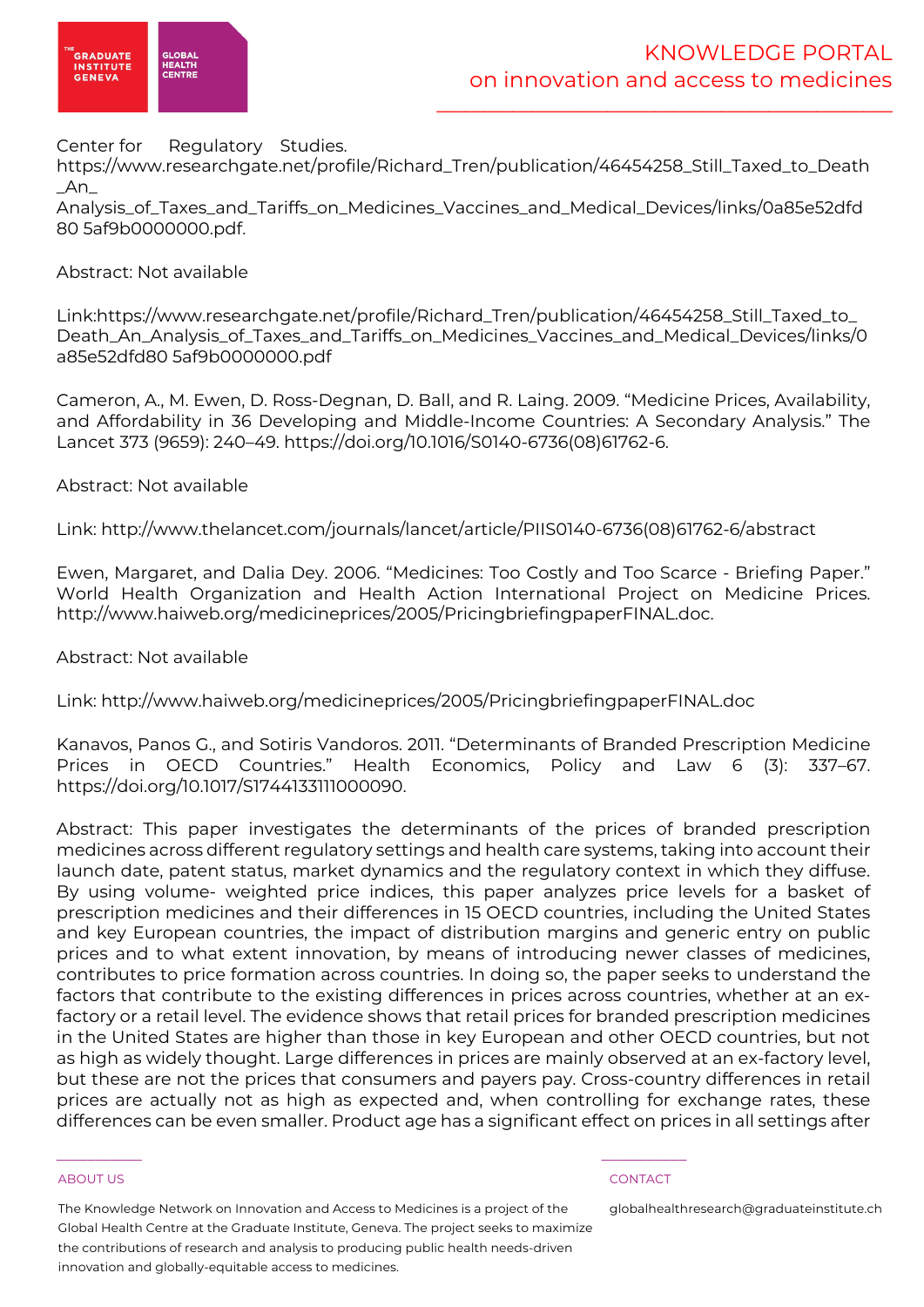

having controlled for other factors. Price convergence is observed across countries for newer prescription medicines compared with older medicines. There is no evidence that originator brand prices fall after generic entry in the United States, a phenomenon known as the 'generics paradox'. Finally, distribution and taxes are important determinants of retail prices in several of the study countries. To the extent that remuneration of the distribution chain and taxation are directly and proportionately linked to product prices this is likely to persist over time.

Link: https://www.cambridge.org/core/journals/health-economics-policy-andlaw/article/determinants- of-branded-prescription-medicine-prices-in-oecdcountries/E5C46ADACB9136EDCA287BD9F66764FE

Kanavos, Panos, Willemien Schurer, and Sabine Vogler. 2011. "The Pharmaceutical Distribution Chain in the European Union: Structure and Impact on Pharmaceutical Prices." Brussels, Belgium: EuropeanCommission.

http://eprints.lse.ac.uk/51051/1/Kanavos\_pharmaceutical\_distribution\_chain\_2007.pdf.

# Abstract: Not available

Link: http://eprints.lse.ac.uk/51051/1/Kanavos\_pharmaceutical\_distribution\_chain\_2007.pdf

Levison, Libby, and Richard Laing. 2003. "Essential Drugs Monitor No. 033: The Hidden Costs of Essential Medicines." World Health **Example 2018** Organization. http://apps.who.int/medicinedocs/en/d/Js4941e/4.8.html.

Abstract: Not available

Link: http://apps.who.int/medicinedocs/en/d/Js4941e/4.8.html

Management Sciences for Health. 2012. "Pharmaceutical Pricing Policy (Chapter 9)." In MDS-3: Managing Access to Medicines and Health Technologies. Arlington, VA: Management Sciences for Health. http://apps.who.int/medicinedocs/en/m/abstract/Js19585en/.

Abstract: In a market economy, the interaction of producers and consumers determines the price of goods and services. Understanding the theory of supply and demand helps explain how prices are determined, and this theory also explains how responsive (elastic) both supply and demand are to changes in price. For example, medicines that are not considered essential and that the buyer could credibly refuse to purchase will have more elastic prices, whereas the prices of medicines that are considered essential and that the buyer must obtain will be inelastic, meaning buyers will be less sensitive to higher prices.

Factors that interfere with the ability of the market to efficiently produce and allocate goods and services are said to result in "market failure." An example of market failure is when buyers do not have the same level of knowledge; for example, some buyers might pay more than others for the same medicines because they are unaware of what everyone else is paying.

When buyers or sellers have market power (monopoly or monopsony), they can distort how the market price mechanism works. For example, in absolute monopolies (one seller) and

### ABOUT US CONTACT AND RESERVE THE RELEASE OF THE RELEASE OF THE RELEASE OF THE RELEASE OF THE RELEASE OF THE RELEASE OF THE RELEASE OF THE RELEASE OF THE RELEASE OF THE RELEASE OF THE RELEASE OF THE RELEASE OF THE RELEASE O

The Knowledge Network on Innovation and Access to Medicines is a project of the Global Health Centre at the Graduate Institute, Geneva. The project seeks to maximize the contributions of research and analysis to producing public health needs-driven innovation and globally-equitable access to medicines.

 $\frac{1}{2}$  , and the set of the set of the set of the set of the set of the set of the set of the set of the set of the set of the set of the set of the set of the set of the set of the set of the set of the set of the set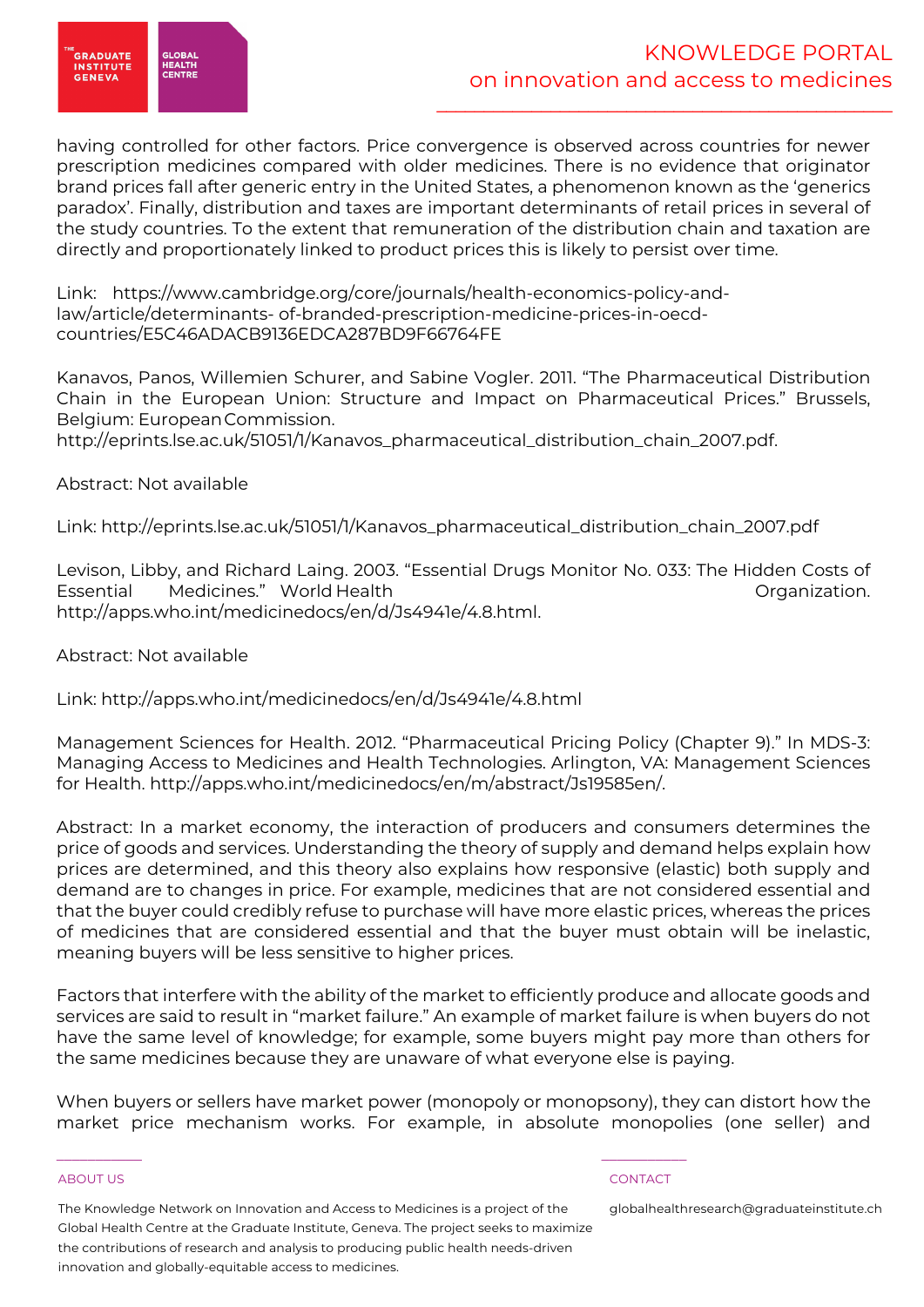

oligopolies (a few sellers), the seller has significant ability to set prices, because the consumer has limited choices. This distortion allows the seller to command a price that is higher than would have prevailed under more competitive situations. In a monopsony, where the government has market power as the only large buyer in the market, the government acts on behalf of consumers to obtain better prices. In addition to these economic theories of price determination, prices for medicines are influenced by the fact that medicines have certain traits that set them apart from other consumer products. For example, consumers need expert advice to make rational choices between using and not using a medicine and about what kind of medicine to use. This advice is provided by prescribers, who may not know or even care about the price of medicines. Medicines also serve as an investment in future health, which may be difficult for the consumer to value.

The literature unanimously concludes that medicine price differences exist between countries, even when comparing between or within the strata of industrialized, middle-, and low-income countries. Price variation within countries is more likely in less price-regulated markets, such as the United States; however, prices vary in other countries, where public, private, and nongovernmental (not-for- profit) sectors procure medicines separately. Variable prices for medicines within and between countries often result from –

The pharmaceutical manufacturer selling the same product for different prices

Intra- and intercountry differences in the margins charged in the post manufacturing supply chain by wholesalers, distributors, and pharmacists, as well as taxes and co-payments levied by the state

Conducting pharmaceutical price comparisons is challenging, but such assessments can identify price variations and provide valuable information on their source and on interventions that can help reduce medicine prices. For example, margins and taxes charged along the pharmaceutical supply chain can add significantly to the final price of medicines; however, governments can control these markups by enacting price-control policies and eliminating tariffs and taxes. In addition, buyers of pharmaceuticals should assess their own position in the marketplace and use tactics such as price negotiations, pooled procurement, and information sharing to increase their market power.

Link: http://apps.who.int/medicinedocs/en/m/abstract/Js19585en/

Martikainen, Jaana, Ismo Kivi, and Ismo Linnosmaa. 2005. "European Prices of Newly Launched Reimbursable Pharmaceuticals – a Pilot Study." Health Policy 74 (3): 235–46. https://doi.org/10.1016/j.healthpol.2005.01.005.

Abstract: High prices of new pharmaceuticals play an important part in rapidly rising pharmaceutical costs. Many countries try to curb these rising costs through control of the price of reimbursable medicines. There is, however, little internationally comparable information on prices. This study aimed to examine the prices of new, reimbursable pharmaceuticals in the EU member states. Price data were collected from eight products authorised by the EC in 2000. The prices of these products varied considerably. Wholesale prices were highest in those countries

### ABOUT US CONTACT AND RESERVE THE RELEASE OF THE RELEASE OF THE RELEASE OF THE RELEASE OF THE RELEASE OF THE RELEASE OF THE RELEASE OF THE RELEASE OF THE RELEASE OF THE RELEASE OF THE RELEASE OF THE RELEASE OF THE RELEASE O

The Knowledge Network on Innovation and Access to Medicines is a project of the Global Health Centre at the Graduate Institute, Geneva. The project seeks to maximize the contributions of research and analysis to producing public health needs-driven innovation and globally-equitable access to medicines.

 $\frac{1}{2}$  , and the set of the set of the set of the set of the set of the set of the set of the set of the set of the set of the set of the set of the set of the set of the set of the set of the set of the set of the set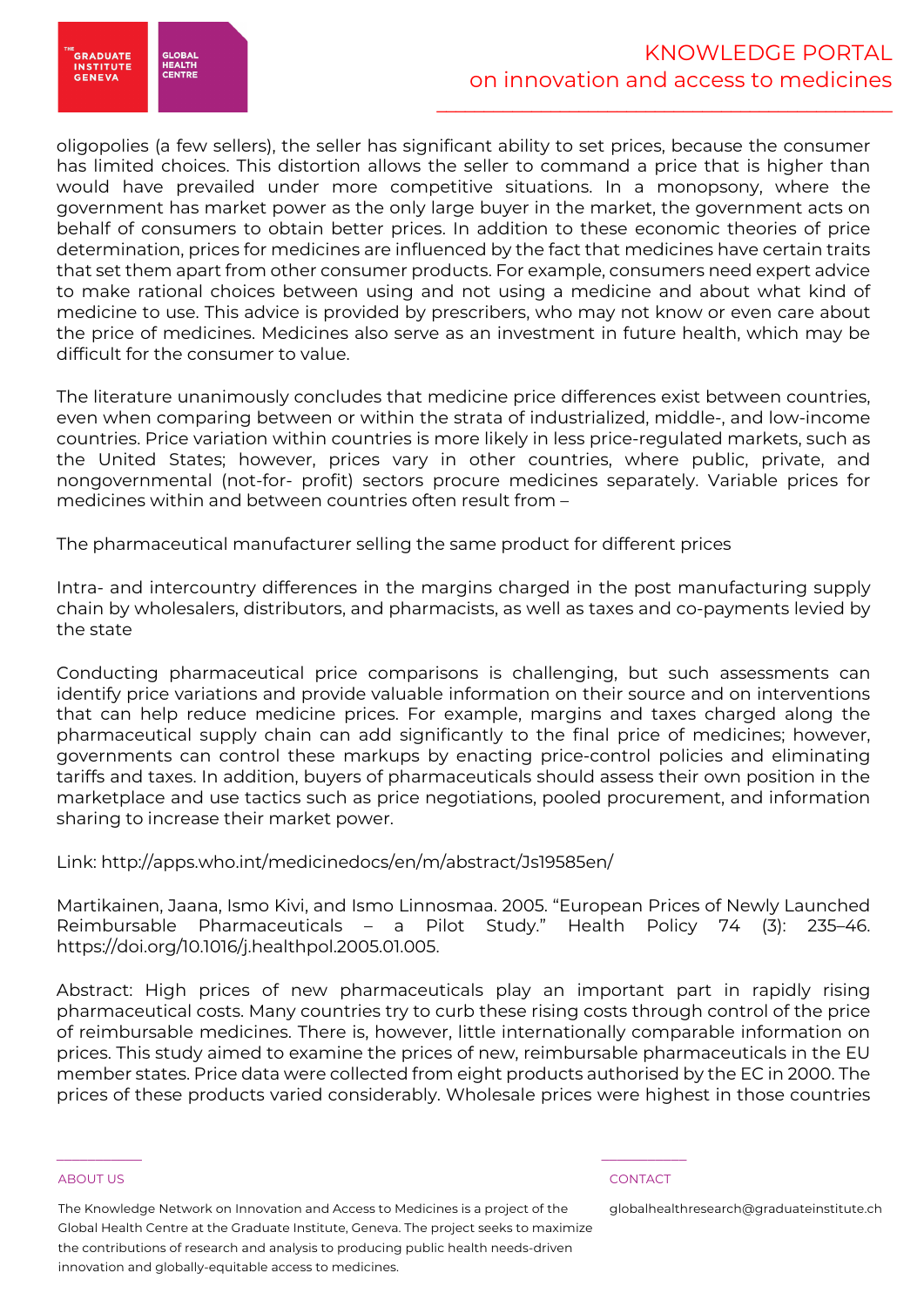

where manufacturers are free to set the prices of their products. Pharmacy margins and taxes, however, change the ranking of the most expensive or the cheapest countries.

Link: http://www.healthpolicyjrnl.com/article/S0168-8510(05)00009-6/fulltext

Olcay, Müge, and Richard Laing. 2005. "Pharmaceutical Tariffs: What Is Their Effect on Prices, Protection of Local Industry and Revenue Generation?" The Commission on Intellectual Property Rights, Innovation and Public Health. http://apps.who.int/medicinedocs/en/d/Js21843en/.

Abstract: The objective of this study was to examine tariffs levied on medicines. This paper provides data on the tariff rates levied and revenue generated by over 150 countries around the world on different categories of pharmaceutical products. These categories include active pharmaceutical ingredients, finished products and vaccines for human medicines. Data for selected sub-categories of pharmaceutical products is also provided. The analysis has shown that many countries (41% for active pharmaceutical ingredients and 39% for finished products) for which data are available do not levy duties on pharmaceutical products. Fifty-nine percent of countries for which data are available levy tariffs on pharmaceutical active ingredients. Sixty-one percent of countries levy tariffs on finished pharmaceutical products. A total of 35% of countries still levy import duties on vaccine imports. Ninety percent of countries apply less than 10% tariff rates on medicines. Pharmaceutical tariffs generate less than 0.1% of Gross Domestic Product (GDP) in 92% of countries for which data is available. Furthermore, pharmaceutical tariffs generally do not appear to be structured to protect local pharmaceutical industries. Factors other than tariffs such as manufacturer's prices, sales taxes including value-added tax (VAT), mark-ups and other charges are likely to impact the price of medicines more than tariffs do. Nonetheless tariffs are a regressive form of taxation which target the sick. We conclude that pharmaceutical tariffs could be eliminated without adverse revenue or industrial policy impacts.

# Link: http://apps.who.int/medicinedocs/en/d/Js21843en/

Russo, Giuliano, and Barbara McPake. 2010. "Medicine Prices in Urban Mozambique: A Public Health and Economic Study of Pharmaceutical Markets and Price Determinants in Low-Income Settings." Health Policy and Planning 25 (1): 70–84. https://doi.org/10.1093/heapol/czp042.

Abstract: It has been suggested that medicines are unaffordable in low-income countries and that world manufacturing and trade policies are responsible for high prices. This research investigates medicine prices in urban Mozambique with the objective of understanding how prices are formed and with what public health implications. The study adopts an economic framework and uses a combination of quantitative and qualitative methods to analyse local pharmaceutical prices and markets. The research findings suggest that: (a) local mark-ups are responsible for up to two-thirds of drugs' final prices in private pharmacies; (b) statutory profit and cost ceilings are applied unevenly, due to lack of government control and collusion among suppliers; and (c) the local market appears to respond effectively to the urban population's diverse needs through its low-cost and high-cost segments, although uncertainty around the quality of generics may be inducing consumers to purchase less affordable drugs. We conclude that local markets play a larger than expected role in the determination of prices in Mozambique, and that more research is needed to address the complex issue of affordability of medicines in low-income countries. We also argue that price controls may not be the most

### ABOUT US CONTACT AND RESERVE THE RELEASE OF THE RELEASE OF THE RELEASE OF THE RELEASE OF THE RELEASE OF THE RELEASE OF THE RELEASE OF THE RELEASE OF THE RELEASE OF THE RELEASE OF THE RELEASE OF THE RELEASE OF THE RELEASE O

The Knowledge Network on Innovation and Access to Medicines is a project of the Global Health Centre at the Graduate Institute, Geneva. The project seeks to maximize the contributions of research and analysis to producing public health needs-driven innovation and globally-equitable access to medicines.

 $\frac{1}{2}$  , and the set of the set of the set of the set of the set of the set of the set of the set of the set of the set of the set of the set of the set of the set of the set of the set of the set of the set of the set